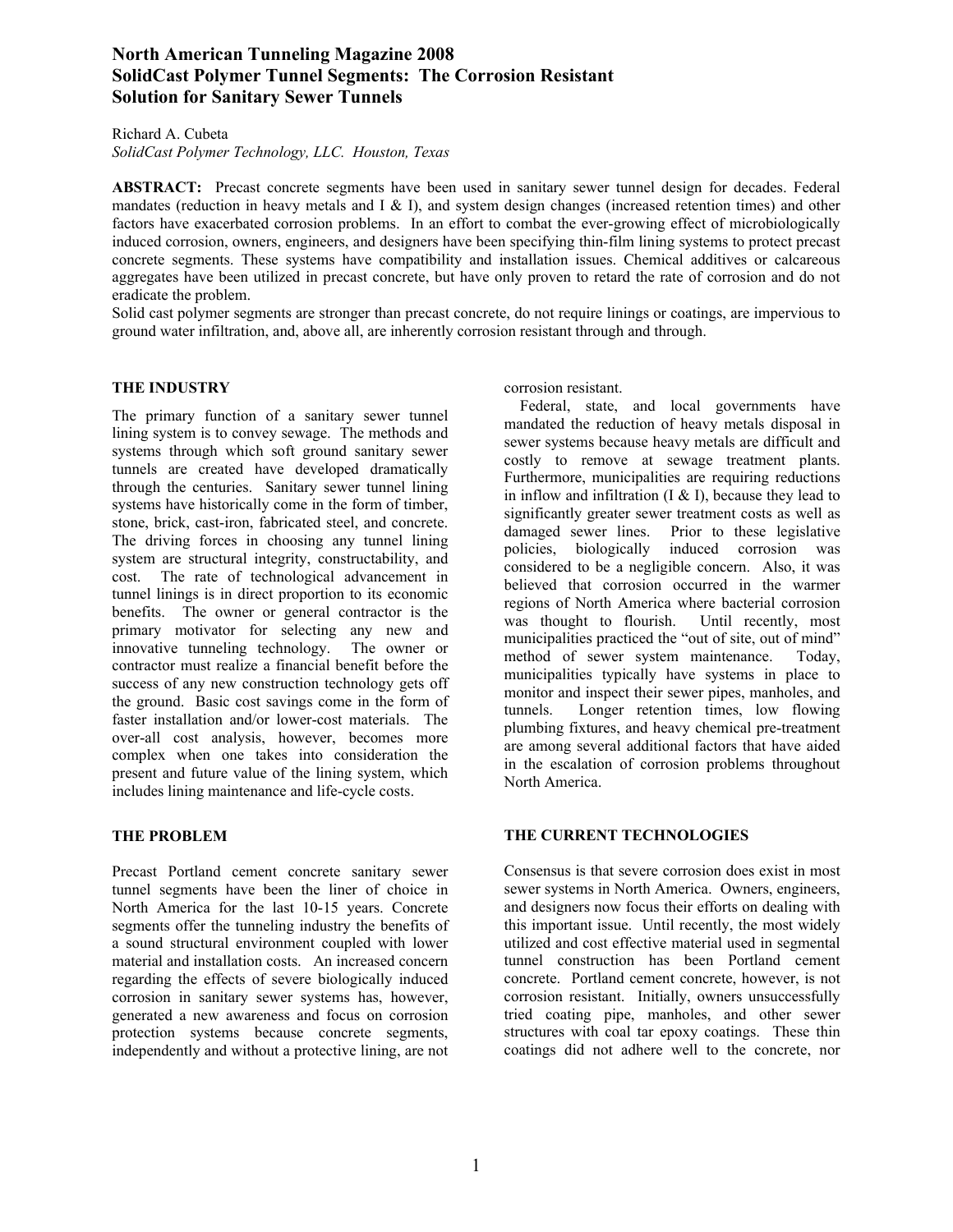were they resistant when exposed to high concentrations of sulfuric acid. In turn, these term protection to the concrete. Of late, some owners, engineers, and designers have been specifying more sophisticated thin-film coats and/or plastic liners as a method to combat corrosion. Other owners, engineers, and designers are requiring the addition of chemical additives mixed into the concrete to decrease permeability and retard the rate of corrosion.

 Most of the higher quality coatings recommended for tunnel lining applications are thermosetting resin bonded products, such as chemically resistant epoxies and urethanes. However, surface preparation, which includes the monitoring of humidity and air temperature, during installation, is critical. These coatings are usually installed at a thickness ranging between 10-125 mils. Unfortunately, coatings are highly susceptible to pinholes, chipping, delamination, and cracking, which exposes concrete substrate to corrosive acids.

Anchor-backed sheet linings have been successfully used to protect precast concrete sanitary sewer structures for over 40 years. PVC and HDPE lining systems have excellent chemical resistance and are either mechanically or chemically attached to the concrete substrate. These thin sheet lining systems are limited in size, however, creating many seams and joints that must be heat-welded when used over large surface areas. Heat-welding, unfortunately, is both time-consuming and expensive. In a 12' diameter segmental tunnel there may be as many as 20' of heat-welded seams and joints for every lineal foot of tunnel installed.

 Each of these thin-film lining systems has substrate compatibility and installation issues that must be addressed during the bidding process and monitored during the installation process. Due to the permeability of the concrete segments, consideration must be made regarding the vulnerability of all coatings and linings systems to the external hydrostatic head pressure. As they relate to the full thickness of a segmental tunnel liner, the thickness of a thin-film lining or coating represents approximately 1% of the total corrosion resistance of the entire structure. For example, a 100 mil lining is only 1% of the thickness of a 10" thick concrete segment. Furthermore, the combination of incorporating thinfilm liners with concrete segments can significantly extend the completion time and/or disrupt the schedule of the project.

 In an effort to continue utilizing Portland cement concrete as the primary material of construction for sanitary sewer tunnels, some concrete segment manufactures are encouraging the addition of products such as chemical add-mixtures, silica fumes,

|          | failed |    |                   |       |
|----------|--------|----|-------------------|-------|
| coatings |        | to | g <sub>1</sub> ve | long- |

fly ash, and/or calcareous aggregates with Portland cement binders to increase corrosion resistance in tunneling segments. To date, these alternatives offer a negligible decrease in the rate of corrosion. Ultimately, considerable testing has proven sulfuric acid will continue to chemically attack Portland cement binders.

#### **INNOVATIVE TECHNOLOGIES**

Solid cast polymer is a thermosetting polymer matrix blend comprised of inert, inorganic mineral fillers such as quartz, silica, and select reinforcing media (Figure 1). The fillers consist of 90% (by weight) of the total matrix composition. Generally, the resin binder materials in solid cast polymer are patented thermosetting resin systems comprising approximately 10% (by weight) of the total matrix composition. These components are combined and cured to produce a highly corrosion resistant, extremely strong concrete-like matrix. Characteristically, solid cast polymer is approximately 3-5 times stronger than Portland cement concrete (Figure 2). Solid cast polymer is typically produced by the static-cast vibration method. Similar to the mixing methods used in the production of Portland cement concrete segments, blended solid cast polymer matrix is poured into a segment mold and vibrated to compaction. The density (wt./cu.ft.) of solid cast polymer ranges between 145-150 lbs./cu.ft., which again is similar to that of Portland cement concrete. Although there is no all-inclusive ASTM standard for solid cast polymer tunneling segments, chemical resistance and physical property testing of solid cast polymer is performed in accordance with ASTM and ACI procedures.

 Solid cast polymer has been in use in the construction of sanitary sewer structures for over 25 years. The practicality of introducing a new segmental tunnel lining system to the tunneling industry, however, is a difficult task. As a rule, for a new system to be adopted, it must show a cost benefit of between 10% and 15% when compared to existing methods. Contractors are hesitant to consider untried methods for high-risk tunneling projects unless they receive a greater return than what is obtainable by existing well-tried methods. Additionally, the owners' considerations include over-all project completion time and product longevity.

 The new generation of innovative solid cast polymer segmental tunnel linings systems are meeting these challenges because they are inherently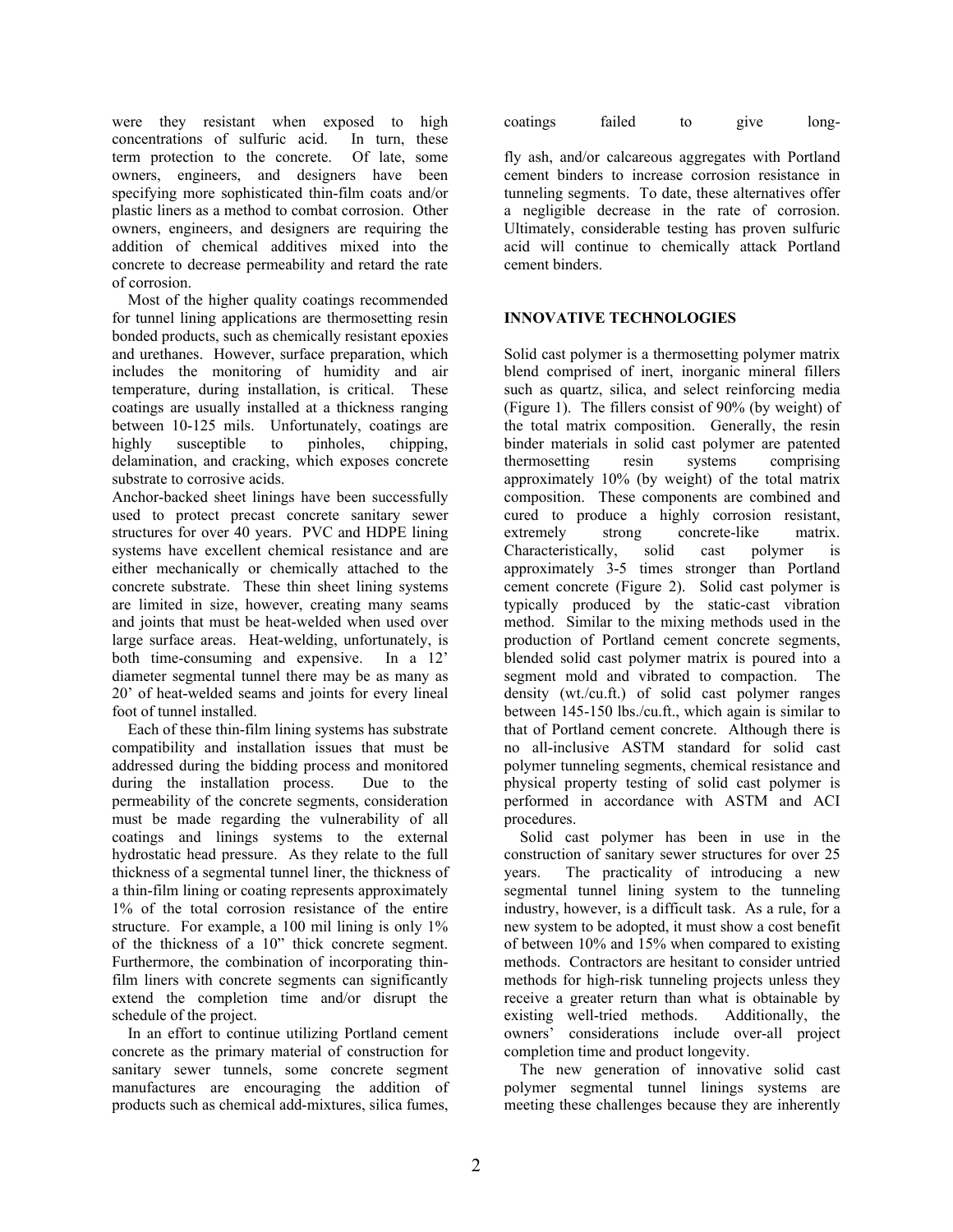corrosion resistant, impermeable, faster to install, and ultimately more cost effective. **Inherently Corrosion Resistant** 

#### Solid cast polymer is corrosion resistant through and through. Solid cast polymer does not require protective linings, coatings, or gel coats. This material of construction can be scratched, chipped, cut, or drilled without sustaining any detrimental affects to the structural integrity of the lining system. Solid cast polymer was originally developed for severe chemical, physical, and temperature exposures inherent to the chemical processing industry.

## **Impermeable**

Solid cast polymer segments are non-porous, eliminating ground water inflow, infiltration, or wastewater exfiltration.

#### **Faster Installations**

The strength of solid cast polymer allows for thinner segment designs resulting in easy handling and the employment of lighter-duty equipment.

## **More cost effective**

Through extensive empirical corrosion testing solid cast polymer has proven to exhibit a life expectancy in excess of 300 years.

## **SOLID CAST POLYMER vs. POLYMER CONCTRETE**

In general, solid cast polymer and conventional polymer concrete are similar in that they both are thermosetting resin-binder technology systems. This is where the similarity ends. Although standard polymer concrete displays improved chemical resistance and increased physical properties over Portland cement concrete, it does exhibit some limitations. Many polymer concrete materials display excessive shrinkage, which can prevent the installation of steel reinforcement. Most styrenated polyester resin systems can also display some longterm distortion and loss of strength.

 In contrast, solid cast polymer's super-enhanced resin technology exhibits superior chemical resistance, impermeability, and physical **Manufacturing Costs** 

The development and improvement of large scale material handling and mixing equipment have greatly advanced the production of solid cast polymer characteristics. To date, third-party test (10,000 hour) results have demonstrated no long-term distortion or loss of strength (Fig. 4). Furthermore, the non-shrink stability and 100% solids quality of solid cast polymers readily supports the incorporation of steel reinforcement.

 When compared to Portland cement concrete, the superior strength characteristics of a rigid, yet more ductile, solid cast polymer allow for thinner and lighter weight segment designs. The addition of steel rebar, wire mesh, and steel fibers augment overall physical properties and facilitates thinner-walled structures. The addition of steel reinforcement also insures against total catastrophic failure. A lighterweight segment may result in the utilization of lighter-duty equipment, improved installation times, and increased jobsite productivity. The constructability and installation methodology of solid cast polymer segments is the same as concrete segments. The utilization of gaskets, circumferential connectors, radial guide rods, bolt-pockets, and grout ports are the same for solid cast polymer segments as they are for Portland cement concrete segments. Solid cast polymer's natural tight matrix cell structure contributes to its impermeability by eliminating ground water infiltration or sewage exfiltration.

 Corrosion resistance and strength notwithstanding, solid cast polymer has gained greater industry acceptance due to two key factors. Each factor has a direct correlation to material cost-per-foot of a segmental lining.

## **Raw Material Costs**

As compared to the collective costs of Portland cement concrete segments and a thin-filmed lining system, improvements in resin technology combined with a more competitive market and aided by the economies-of-scale have facilitated in the cost reduction of solid cast polymer raw materials (resin and aggregate).

segments. Solid cast polymer manufacturing technology is now capable of producing over 360 yards or 720 tons of solid cast polymer matrix on a continuous and daily basis. Extremely fast cure times